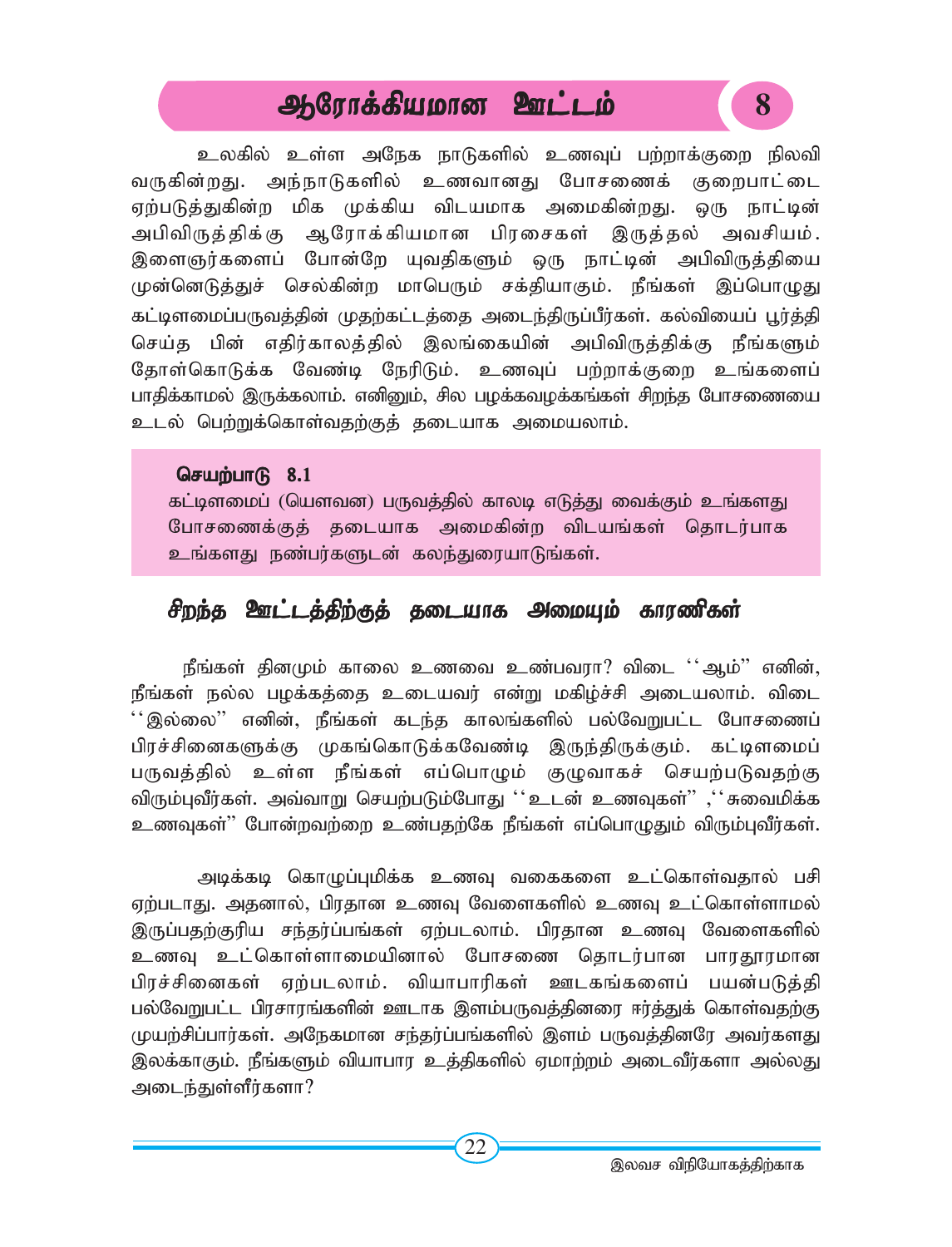ஊட்டம் தொடர்பான சரியான முடிவினை எடுத்தலும் நண்பர்களின் தவறான முடிவுகள் தொடர்பாக அவர்களுக்கு விளக்கம் அளித்தலும் விவேகமுடைய இளைஞர், யுவதிகளாகிய உங்களது கடமையாகும்.

# <u>உணவு</u> பழுதடைதல் / மாசடைதல் பிரதானமான ஒரு போசணைப் பிரச்சினையாகும்



வியாபார நிலையங்களுக்குச் செல்லும்போது எறியப்பட்டுள்ள மரக்கறிகள், பழங்களை நீங்கள் பார்த்தீருப்பீர்கள் தானே! சீனி, அரிசி போன்ற அத்தியாவசியமான உணவு வகைகள் கொள்வனவிற்குப் பொருத்தமற்ற நிலையை அடைந்ததன் காரணமாக அவற்றை அழித்தமையை அண்மைக் காலப் பத்திரிகைகளில் நீங்கள் பார்த்திருப்பீர்கள்.

 $2(5, 8.1)$ 

உணவு வகைகள் நுகர்வதற்குப் பொருத்தமற்ற நிலையை அடைதல்  $``$ உணவு பமுதடைதல் $"$  என அழைக்கப்படும்.

# உணவு பழுதடைதல்

உணவு பழுதடைதல் பல்வேறு சந்தர்ப்பங்களில் நடைபெறலாம். கீழே குறிப்பிட்டுள்ள சந்தர்ப்பங்களில் உங்கள் கவனத்தைச் செலுத்துங்கள்.

- உணவு உற்பத்தியின்போது
- உணவு கொண்டு செல்லும்போது
- உணவு களஞ்சியப்படுத்தும்போது
- உணவு விற்பனையின்போது
- உணவு தயாரிக்கும்போது

# உற்பத்தியின்போது உணவு பழுதடையுமா?

பல்வேறுபட்ட உணவு வகைகளைப் பயிர்செய்யும்போது இரசாயனப் பசளைகள் இடல், கிருமிநாசினிகள் தெளித்தல் போன்றவை சாதாரணமாக நடைபெறுகின்றன. சில சமயங்களில் அறுவடையை அண்மித்த காலங்களில் கிருமிகொல்லிகளைத் தெளித்தல் போன்றன பாதிப்பினை ஏற்படுத்தக்கூடிய சந்தர்ப்பங்கள் ஆகும். இத்தகைய சந்தர்ப்பங்களில் கிருமிகொல்லிகளை அத்தாவரங்கள் உறிஞ்சிக்கொள்வதற்கும் மரக்கறிகளின், காய் பிஞ்சுகளின் தோலின் ஊடாக அவை உட்செல்லவும் சந்தர்ப்பங்கள் உள்ளன. அத்தகைய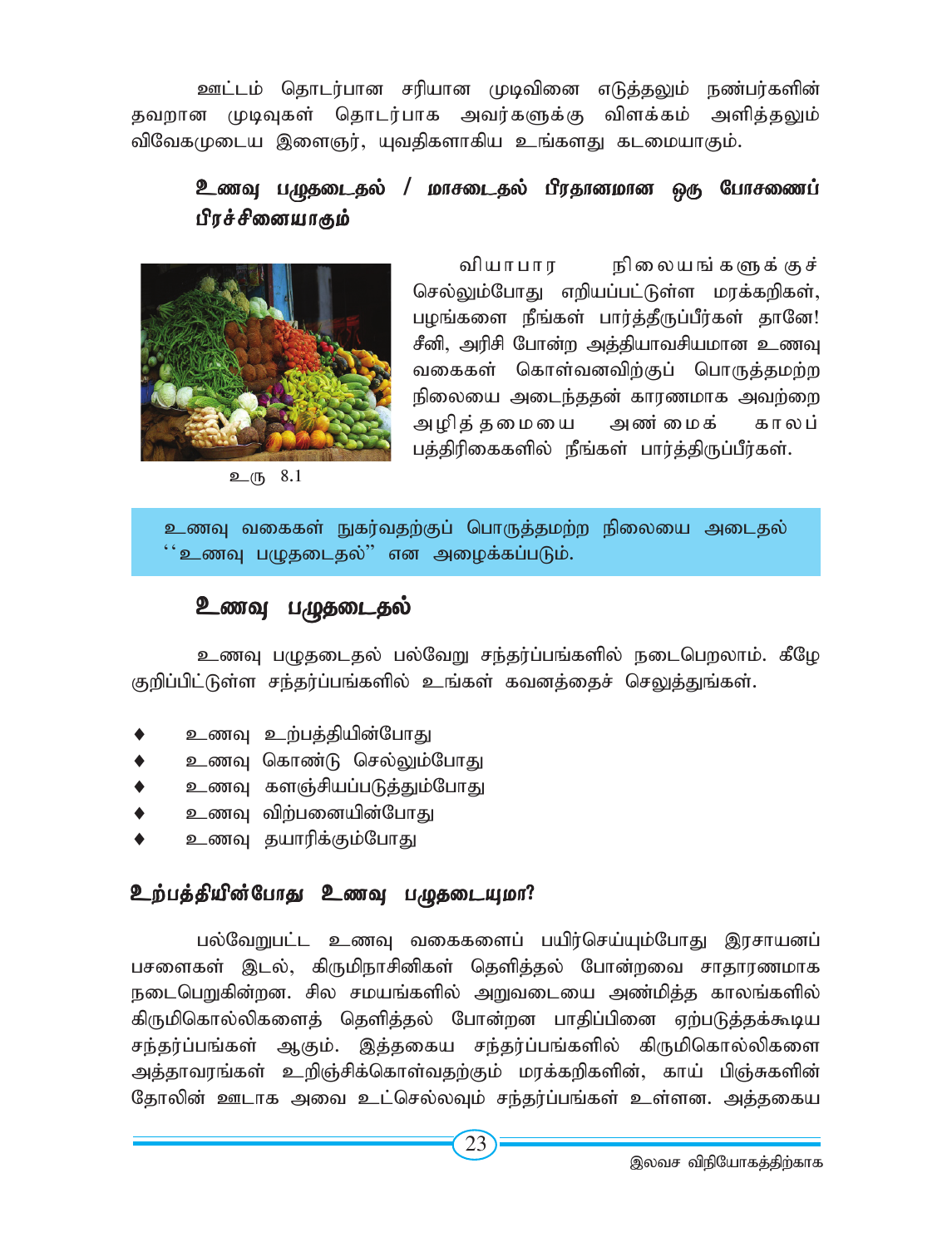

உரு 8.2 மரக்கறி லொறியில் பலர் ஏறிச் செல்லல்

தாவரங்களையும் மரக்கறிகளையும் உணவாகப் பயன்படுத்துவதால் தீமைகள் ஏற்படலாம். சில சந்தர்ப்பங்களில் கிழங்கு வகைகளைத் தோண்டி எடுக்கும்போது கிழங்குகளுக்குப் பாதிப்புகள் ஏற்படலாம். மரவள்ளிக் கிழங்குகளுக்கு காயங்கள் ஏற்படுவதால் நச்சுத்தன்மை ஏற்படலாம். அதேபோன்று பூச்சிகளாலும் விலங்கு களாலும் உணவு பழுதடையலாம். உ+ ம்: கரப்பான், எலி போன்றவை உணவை உண்பதால்

# கொண்டுகெல்லலின்போது உணவு எவ்வாறு பழுதடையும்?

இலங்கை போன்ற அபிவிருத்தியடைந்து வரும் நாடுகளில் போக்குவரத்து இன்னும் விருத்தியடையாத நிலையிலேயே காணப்படுகின்றது.

மரக்கறிகள் ஏற்றப்பட்ட லொறிகளில் அந்த மரக்கறிகளுக்கு மேல் மனிதர் இருந்து கொண்டோ அல்லது படுத்துக் கொண்டோ செல்வதை அநேகமான வேளைகளில் காணக் கூடியதாய் இருக்கும். அதைப் போன்றே மரக்கறிகள், பழங்கள் போன்றவற்றை ஒன்றன் மேல் ஒன்றாக அடுக்கி வாகனங்களில் ஏற்றும்போது அந்த உணவுப் பொருள்களில் பெருந்தொகையானவை வீணாக்கப்படுகின்றன.

சில சந்தர்ப்பங்களில் மரக்கறி, விவசாய இரசாயனப் பொருள்கள், அரிசி, சீனி போன்றவற்றை ஒன்றாகக் கொண்டு செல்லப்படுவதை நாம் காணக்கூடியதாய் உள்ளது. இத்தகைய சந்தர்ப்பங்களின்போது பலவகையான பொருள்களும் ஒன்றாகக் கலப்பதனால் உணவு பமுதடையலாம். இவற்றைவிட பொதிகளின் மேலுறை பழுதடைவதன் மூலமாகவும் உணவு பழுதடையலாம்.

# களஞ்சியப்படுத்தப்படும்போது உணவு பழுதடைகின்றதா?

இலங்கையில் உணவு களஞ்சியப்படுத்துதல் மிகச் சிறந்த முறையில் நடைபெறுவதில்லை. ஒவ்வொரு வகையான உணவையும் களஞ்சியப்படுத்துவதற்கு ஏற்ற வெப்பநிலைகள் இருக்கின்றன. அதற்கேற்ப களஞ்சியசாலைகள் மிகக் குறைவாகவே அமைக்கப்பட்டுள்ளன. ஆகையால் உணவைக் களஞ்சியப்படுத்தும்போது உணவின் இயல்புத்தன்மை மாற்றமடைந்து உணவு பழுதடையலாம். வண்டு, கரப்பான் போன்ற பூச்சிகளினாலும் உணவு பமுதடையலாம். சில உணவு வகைகள் நீண்ட நாட்களுக்கு களஞ்சியப்படுத்தி வைப்பதன் மூலமாகவும், காலாவதியாவதன் காரணமாகவும் பமுதடையலாம்.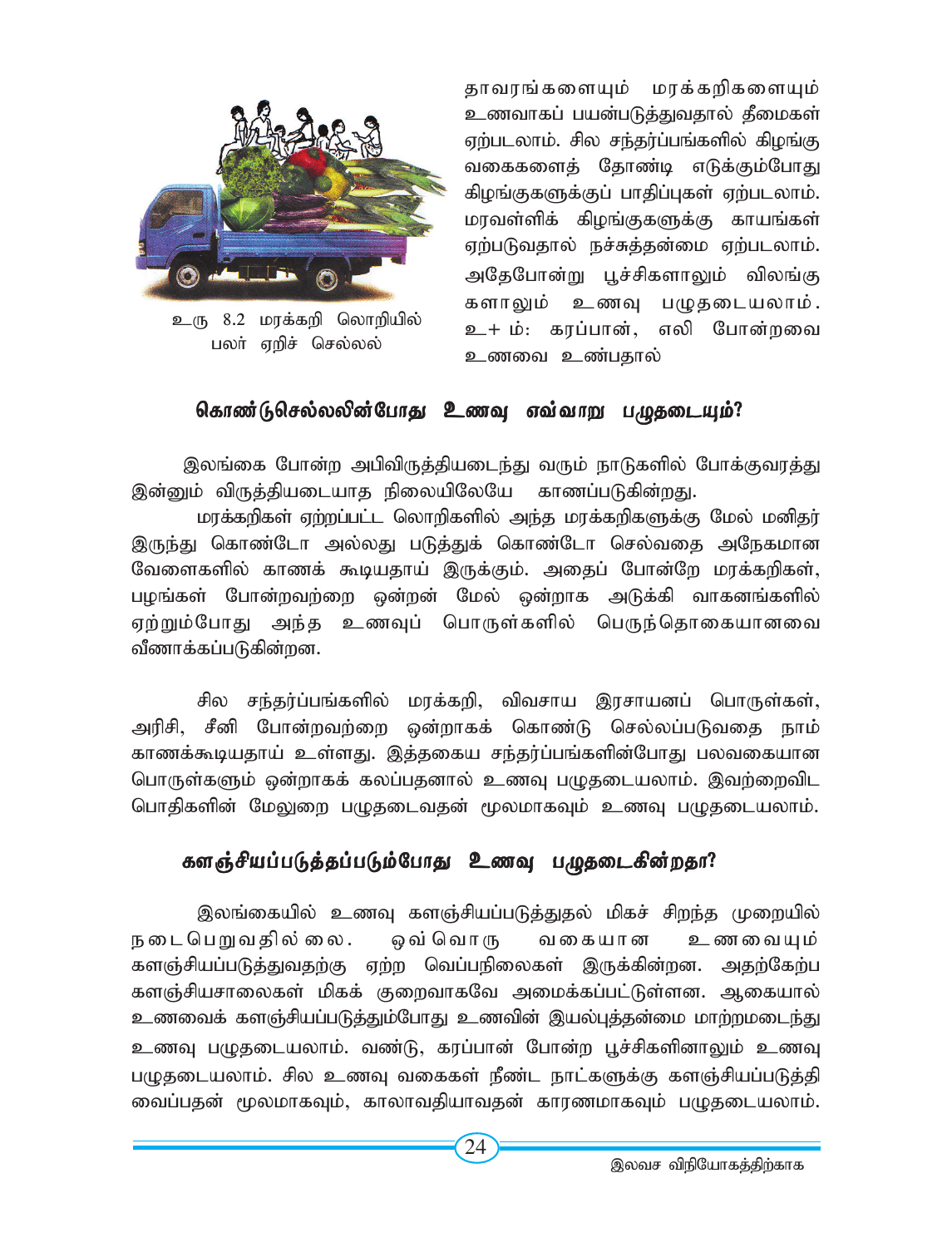களஞ்சியப்படுத்தும் உணவுகள் வேறு பொருள்களுடன் கலப்பதன் மூலமாகவும் உணவு பழுதடையலாம். அரிசி, கோதுமை, சோளம் போன்ற தானியங்கள் நீண்ட நாட்களுக்குக் களஞ்சியப்படுத்தப்படும்போது அவை சிதைவடைந்து உக்கும் நிலையை அடையும். மேற்கூறிய சிகைவடைந்த பொருள்களில் <u>இருந்து</u> வெளிவரும் நஞ்சு அப்லர் தொட்சின் (Aflar -Toxin) என்ற பெயரால் அழைக்கப்படும். அவ்வாறான உணவை உண்பதால் பல நோய்கள் ஏற்படலாம்.

## விற்பனையின்போது உணவு பழுதடைதல்

- $\blacklozenge$  அனைத்து விற்பனைப் பொருள்களையும் ஒன்றாக அடுக்கி வைப்பதன் மூலம் அவை ஒன்றுடன் ஒன்று கலத்தல்.
- $\blacklozenge$  காலாவதியாதல்.
- $\bullet$  இறைச்சி, மீன்போன்ற உணவு வகைகளைக் குளிர்சாதனப் பெட்டியின் அதிகுளிரூட்டல் நிலையில் ( deep freezer) வைக்காமை.
- $\blacklozenge$  நீண்ட நாட்களுக்கு உணவுப் பொருள்களைக் குளிர்சாதனப் பெட்டியில் வைத்தல்.

### தயாரிக்கும்போது உணவு பழுதடைதல்

உணவு பழுதடைவதற்குச் சுகாதாரமற்ற பழக்கவழக்கங்களும் முக்கியமானதொரு காரணமாக அமைகின்றன. உணவு தயாரிக்கும்போது*,* சுயசுத்தம் தொடர்பாகக் கவனத்தைச் செலுத்தல் மிக முக்கியமானதொன்றாகும். நன்றாகச் சவர்க்காரமிட்டு கைகளைக் கழுவுதல், நகங்களை வெட்டியிருத்தல், சிரங்கு, சொறி போன்ற நோய்களை உடையோர் உணவு தயாரித்தலில் இருந்து விலகியிருத்தல் போன்ற விடயங்களின் மூலமாக உணவு பமுதடைதலைத் தவிர்த்துக்கொள்ளலாம். அசுத்தமான உபகரணங்களைப் பயன்படுத்துவதன் மூலமாகவும் உணவு பமுதடையலாம். இலங்கையில் உலர் வலயத்தில் உள்ள மக்கள் அதிகளவு சிறுநீரக நோய்க்கு உள்ளாவதற்குக் காரணமாக அமைவது அலுமினியப் பாத்திரங்களின் பயன்பாடே எனக் கருதப்படுகிறது.

### செயற்பா $\mathsf{R}$  8.2

உணவு பழுதடைவதற்கு, ஏதுவான காரணிகள் பற்றிக் கலந்துரையாடுங்கள்.

நீங்கள் அறிந்து கொண்ட விடயங்களை கீழே குறிப்பிட்ட காரணிகளுடன் ஒப்பிட்டுப் பாருங்கள்.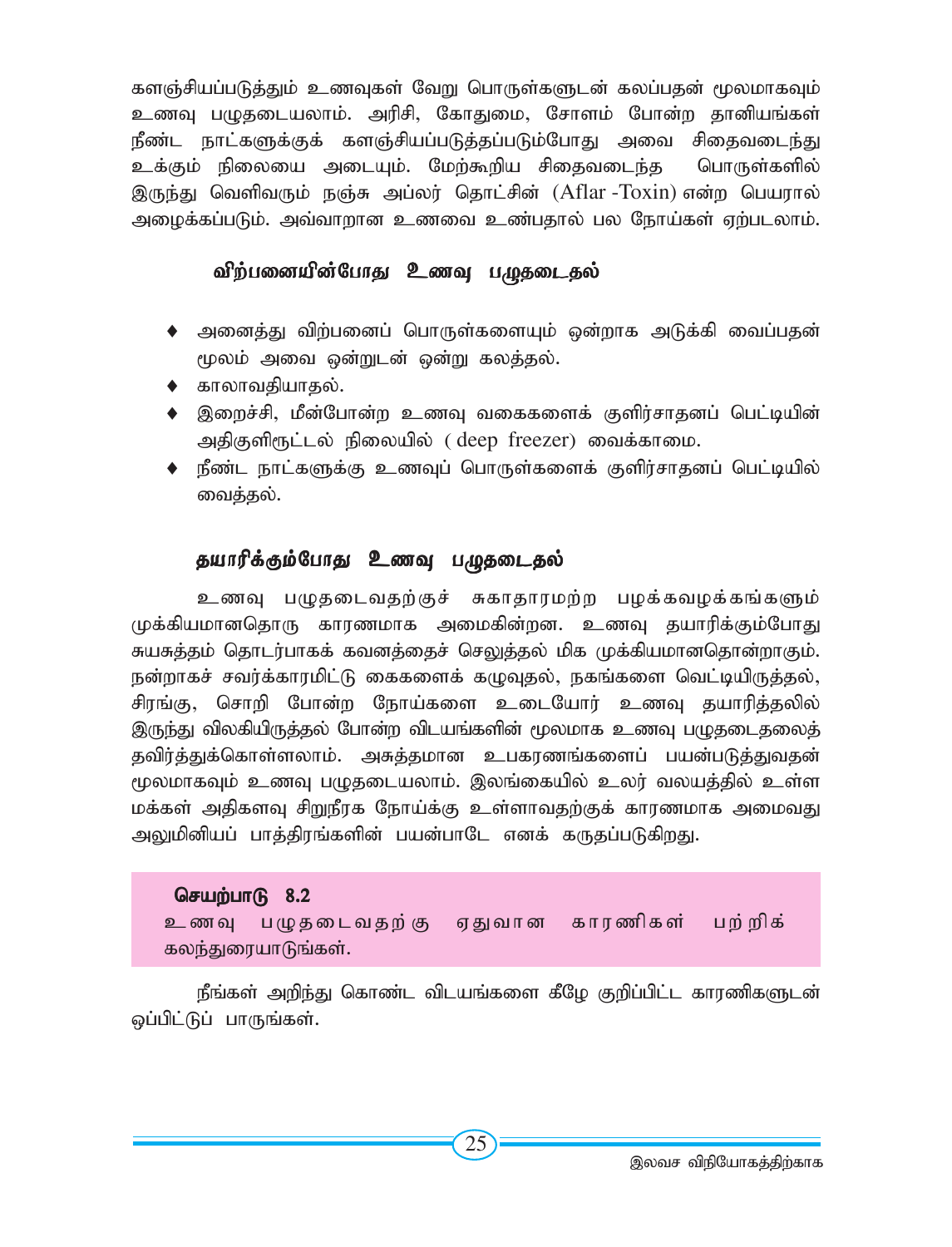| விடயம்            | உதாரணம்                                                                                                                                                                         |
|-------------------|---------------------------------------------------------------------------------------------------------------------------------------------------------------------------------|
| உயிரியற் காரணிகள் | • பற்றீரியா, வைரசு, பங்கசு<br>• வேறு அங்கிகள் ( கரப்பான், வண்டு)                                                                                                                |
| பௌதிகக் காரணிகள்  | • அடிபடுதல், கசங்குதல், பழுதடைதல்.                                                                                                                                              |
| இரசாயனக் காரணிகள் | • நொதியத் தொழிற்பாடு - மாம்பழம் பழுத்தபின்<br>அழுகுதல்.<br>• இரசாயனச் செயற்பாடு - தேங்காய் எண்ணெய்<br>பாண்டல் (ஊசல்) அடைதல்.<br>• இரசாயனப் பொருள்கள் கலத்தல் - கிருமிநாசினிகள். |

 $\mu$ ட்டவணை 8.1

### செயற்பாடு  $8.3$

பழுதடைந்த மரக்கறிகள், பழங்கள், எண்ணெய்கள் போன்றவற்றை எவ்வாறு இனங்காணலாம் என விபரியுங்கள். அவற்றை அட்டவணைப் படுத்துங்கள்.

பழுதடைந்த உணவுகளில் காணப்படும் மாற்றங்களை எவ்வாறு கண்டு பிடிக்கலாம்.

- $\cdot$  நிறத்திலும், சுவையிலும் ஏற்படும் மாற்றம்.
- துர்நாற்றம் / விரும்பத் தகாத மணம்
- உருவத்திலும் வெளித்தோற்றத்திலும் மாற்றம்.
- கொள்கலத்தில் / பொதியில் ஏற்படும் மாற்றம் (உருவத்தில்)

# உணவைத் தெரிவு செய்தல்

டைநவரின் நல் ஆரோக்கியத்திற்குச் சரியான உணவைத் தெரிவுசெய்யும் திறனும் பெரும்பங்கு வகிக்கின்றது. உணவைத் தெரிவு செய்யும்போது கவனத்திற் கொள்ள வேண்டியவை.

- கொள்கலத்தில் அடங்கியுள்ள உணவின் தேறிய நிறை
- உண்ணும் உணவுக்கூறுகளின் நிறை
- தேவையான போசணைக் கூறுகளின் நிறை
- உற்பத்தித் தேதியும் காலாவதியாகும் தேதியும்
- உபயோகிக்கப்பட்டுள்ள நிறமூட்டிகள், கலக்கப்பட்டுள்ள சுவையூட்டிகளின் காம்
- $\bullet$  SLS இலச்சினை
- மீன், இறைச்சி போன்றவை சேமிக்கப்பட வேண்டிய வெப்பநிலை.

26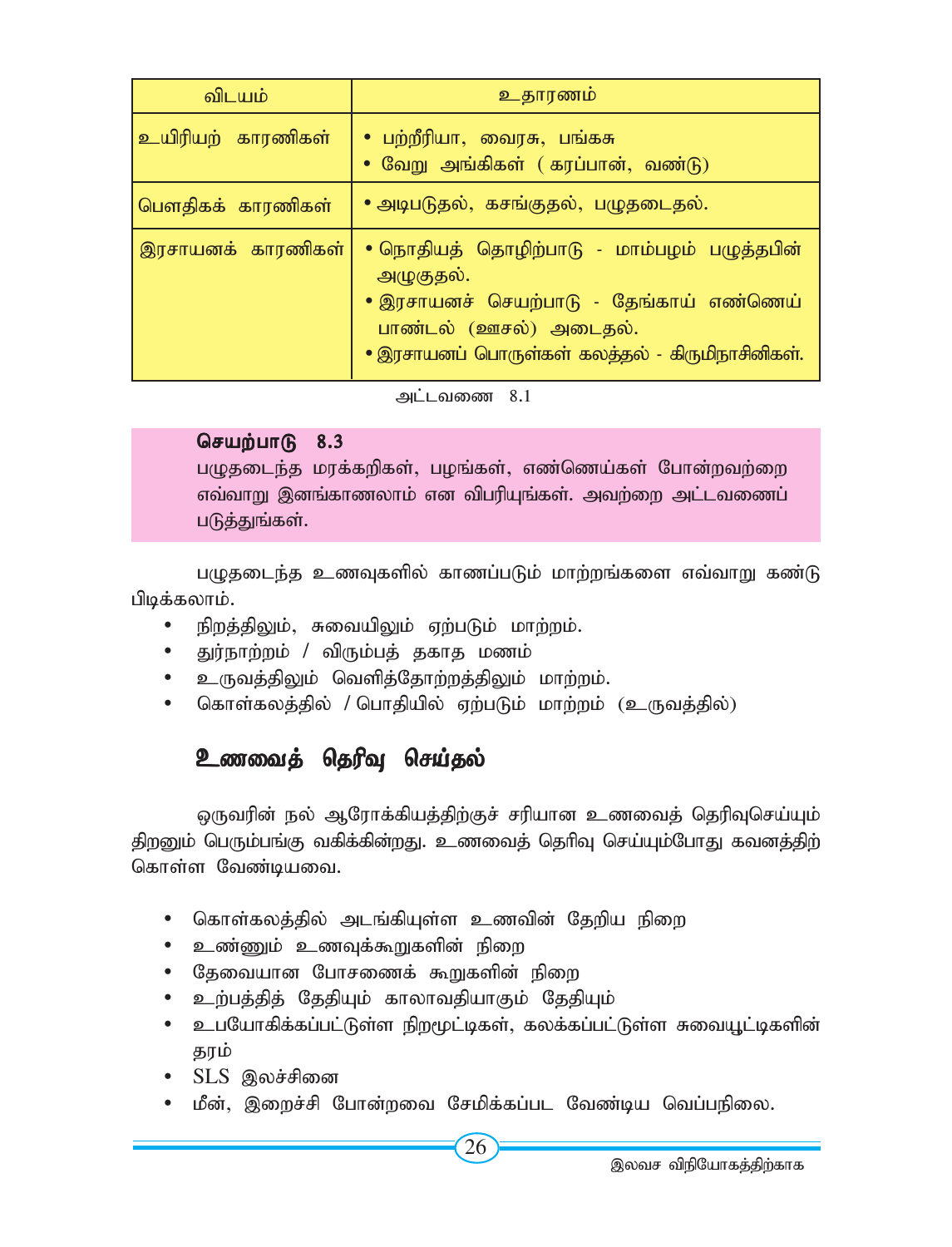#### பாடசாலை மாணவர்களாகிய உங்களது கடறைகள்

உங்கள் குடும்ப அங்கத்தவர்களுக்கும் உங்கள் அயலவர்களுக்கும் உணவு தொடர்பாக மேற்கூறப்பட்ட விடயங்கள் பற்றிக் கூறுவது உங்கள் கடமையாகும். நுகர்வோரின் உரிமைகள் பற்றியும் இலங்கையில் நுகர்வோரின் பொறுப்புகள் பற்றியும் தகவல்களை அறிந்துகொள்ளுங்கள். அவ்விபரங்களை வீட்டிற்கும் அயலவர்களுக்கும் தெரியப்படுத்த வேண்டியது உங்கள் பொறுப்பாகும். உங்களது கற்பனைத்திறனைக் கொண்டு மனிதரைக் கவரக்கூடிய உணவு பற்றிய சுவரொட்டிகளைக் தயாரியுங்கள். இந்கச் செய்கியைப் பரப்பக்கூடிய வேறு வழிகளையும் கண்டு அறியுங்கள்.

செயற்பாடு  $8.4$ உணவை நீண்ட காலம் பமுதடையாது வைத்திருப்பதற்கு நமது முன்னோர்களால் பின்பற்றப்பட்ட முறைகள் பற்றி முதியோர்களி டமிருந்து தகவல்களைச் சேகரியுங்கள்.

# போசணைப் பெறுமானம் குறையாமல் உணவைப் பாதுகாக்கும்  $\mu$ றைகள் ~ நற்காப்பு முறைகள்

இலங்கையில் ஆதிவாசிகள் இறைச்சி போன்ற உணவுப் பொருட்களைப் புகையூட்டிக் காயவைத்து அல்லது தேனிலிட்டுப் பாதுகாத்து வந்ததாக ஏடுகளில் குறிப்பிடப்பட்டுள்ளது. அவ்வாறு பாதுகாக்கப்பட்ட உணவுகளை அவர்கள் மழைக்காலங்களிலும் உணவு பற்றாக்குறையான காலங்களிலும் பயன்படுத்தியுள்ளனா். காலப்போக்கில் இலங்கை மக்கள் மேலதிக உணவுகளைப் பலமுறைகளில் பாதுகாக்க அறிந்து கொண்டனா். பலாக்காய், ஈரப்பலா போன்ற பயிர்கள் வளர்கின்ற பிரதேச மக்கள் அவற்றை அவித்து உலர வைத்தனர். மரவள்ளி, பனங்கிழங்கு போன்ற கிழங்கு வகைகளையும் பாகற்காய், கத்தரிக்காய் போன்ற மரக்கறிகளையும் சிறிய துண்டுகளாக வெட்டி வெயிலில் காயவைத்தும், பலாக் கொட்டை, தேசிக்காய் போன்றவற்றை நன்கு காயவைத்தும், சுத்தமான மணலில் இட்டும் பற்றாக்குறையான காலங்களில் பயன்படுத்தியுள்ளனா். தற்போது உணவு 4 பிரதான முறைகளில் பாதுகாக்கப்படுகின்றது.

#### $(i)$  **உயர் வெப்பூழட்டல்**

பாஸ்ரா் முறையில் பதப்படுத்தல், கிருமியமித்தல், தகரத்தில் அடைத்தல் போன்றவற்றுக்கேற்ப கேவைப்படும் வெப்பநிலை வேறுபடும். உணவுப் பொருள்களை உயர் வெப்பநிலைக்கு உட்படுத்தும்போது உணவைப் பழுதடையச் செய்யும் நுண்ணங்கிகள் அழிவடையும்.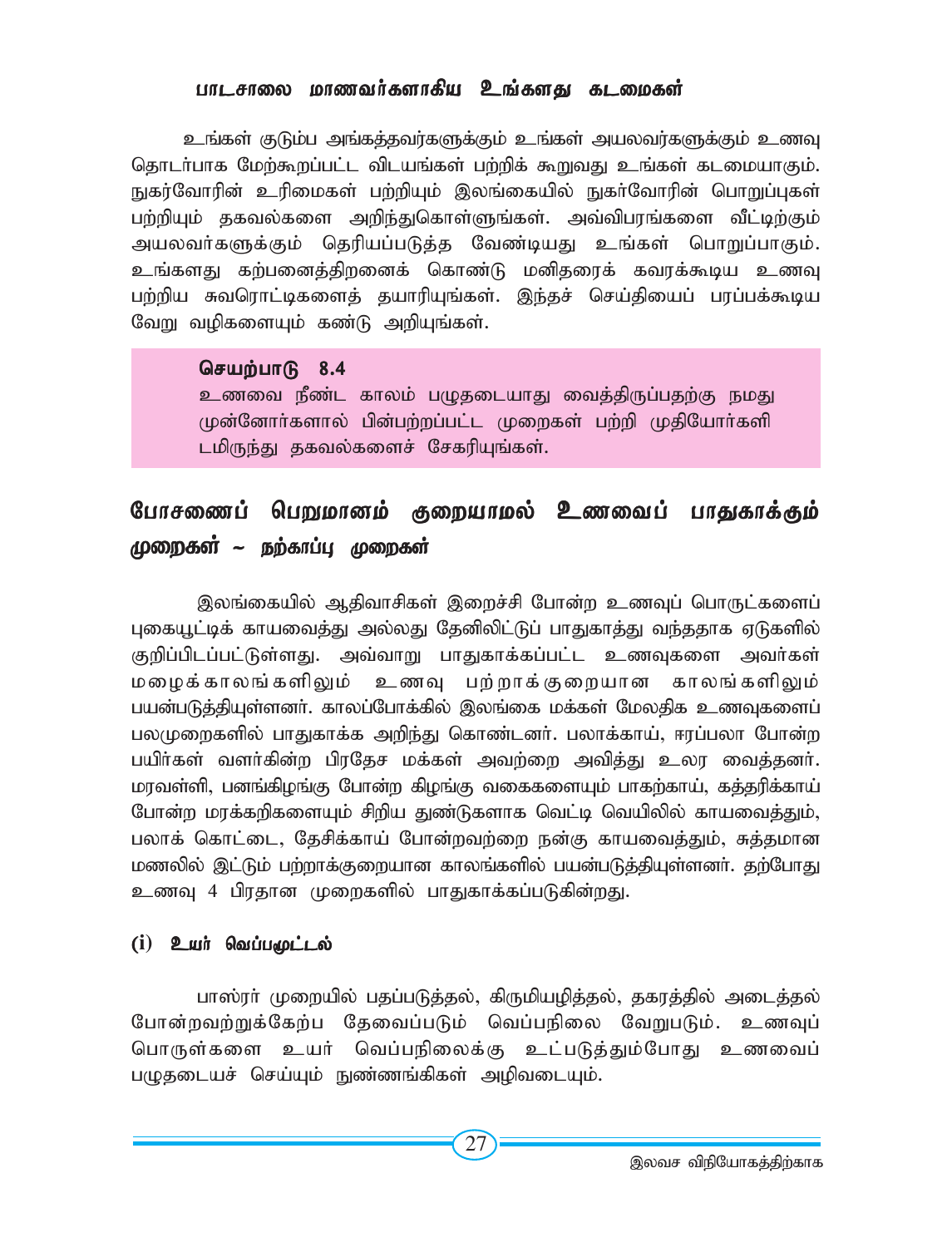### (ii) குளிருட்டல்

தற்காலத்தில் நவீன கடைத்தொகுதிகளில் மரக்கறிகளும் பழங்களும் பலவகையான உணவு பொருள்களும் அறைவெப்பநிலையை விடக் குறைவான வெப்பநிலையிலேயே வைக்கப்படுகின்றன. மாஜரீன், பட்டர், சமைத்த உணவுகள் போன்றவை குளிர்சாதனப் பெட்டியில் 10 <sup>0</sup>C வெப்பநிலையில் வைக்கப்படல் வேண்டும். விரைவில் பழுதடையக்கூடிய உணவு வகைகள் குளிர்சாதனப்பெட்டியின் தாழ் வெப்பநிலையில் வைக்கப்படல் வேண்டும்.

### செயற்பாடு  $8.5$

உங்கள் வீட்டில் எலுமிச்சம்பழங்கள் எவ்வாறு நற்காப்புச் செய்யப்படுகின்றன என அறிந்துகொள்ளுங்கள். சில எலுமிச்சம் பழங்களை எடுத்து அவை நற்காப்புச் செய்யப்படும் முறையைச் செய்முறையாகச் செய்யுங்கள்.

# (iii) இரசாயனப் பொ<mark>ருள்கள் சேர்த்தல்</mark>

அனுமதிக்கப்பட்ட இரசாயனப் பொருள்களைப் பயன்படுத்தி உணவு வகைகளைப் பாதுகாக்க முடியும். சில உதாரணங்கள் கீழே தரப்பட்டுள்ளன.

| உணவுப் பொருள்கள்      | இரசாயனப் பொருள்கள் |
|-----------------------|--------------------|
| அச்சாறு, சட்னி வகைகள் | வினாகிரி           |
| பழரசங்கள், ஜாம்       | சித்திரிக்கமிலம்   |
| உப்பிடப்பட்ட மீன்     | கறியுப்பு          |
| எலுமிச்சம்பழ ஊறுகாய்  | கறியுப்பு          |

தயாரிக்கப்பட்ட உணவுப் பொருள்களை வாங்கும் பொழுது பொருத்தமற்ற இரசாயனப்பொருள்கள் சேர்க்கப்பட்டுள்ளதா என்பது பற்றி அவதானத்துடன் இருத்தல் வேண்டும்.

#### செயற்பாடு 8.6

உங்கள் பிரதேசத்தில் உலர்த்தல் மூலம் நற்காப்புச் செய்யப்படும் உணவுப் பொருள்களைப் பட்டியற்படுத்துங்கள்.

### (iv) நீரகற்றல் முறை

பண்டைக்காலத்திலிருந்தே இலங்கை மக்கள், உலர்த்தல் முறை மூலம் உணவைப் பாதுகாப்பதற்கு அறிந்திருந்தனர் என்பது இதற்குமுன் குறிப்பிடப்பட்டுள்ளது. உணவை உலரவைப்பதன் மூலம் ஈரலிப்பு நீங்குவதோடு பற்றீரியாக்கள் பெருகக்கூடிய சூழல் இல்லாமல் போகும்.